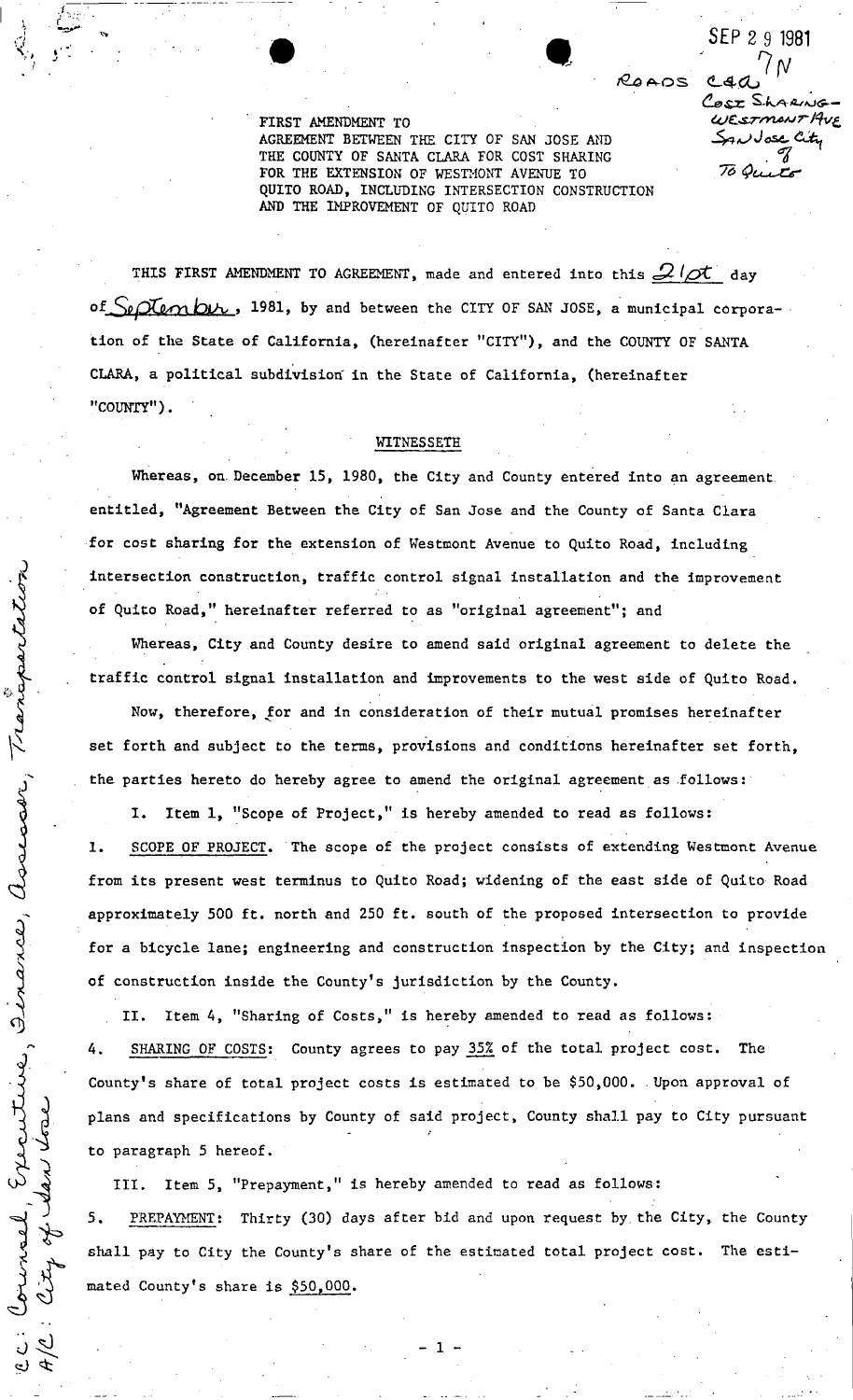IV. Item 9, "Maximum County Share," is hereby amended to read as follows: **9. MAXIMUM COUNTY SHARE: It is mutually agreed that the County's share of the total project costs shall not exceed \$65,000. In the event County's share does exceed said amount, City shall notify County and request the County Board of Supervisors' authorization for additional County participation in said project.** 

**V . Item 11, "Project Costs," is hereby amended to read as follows: 1 1. PROJECT COSTS: As used in this agreement, the term "total project costs" of said project shall mean the sum total of all construction costs and expenditures made by City and County in connection of said project. Construction costs are for demolition of a certain portion of sidewalk, curb and gutter at the present terminus of Westmont Avenue; construction of a new road section between Westmont Avenue and Quito Road; and construction of widened portions of Quito Road. Expenditures include, but not limited to, costs and expenses for engineering, preparation of plans and specifications, publication, printing and advertising.** 

VI. Item 15, "Maintenance," is hereby amended to read as follows: **15. MAINTENANCE: City shall operate and maintain said project upon completion. County shall reimburse City for County's proportionate share (37.5%) of the cost of maintenance and operation of the intersection safety lighting. In the event that any portion of the unincorporated area within the limits of this project is annexed by others, the proportionate share of maintenance costs will be determined in the same ratio as the number of approaches to the intersection under such jurisdiction bears to the total number of approaches of said intersection.** 

**VII. Item 17, "Termination," is hereby amended to read as follows:**  17. TERMINATION: In the event that a contract for the construction of the project. **is not awarded prior to December 31, 1982, the terms of this contract shall be void with respect to said project, and any sums paid by County to City, pursuant to Paragraph 5 herein, with respect to said project shall be forthwith refunded, except that preliminary and design engineering costs attributable to the County's share of the improvements for said project, if any, shall be deducted from such sum to be refunded to County.** 

**VIII. Save and accept as hereinabove provided, all of the remaining covenents, terms and provisions of said original agreement shall remain in full force and effect.**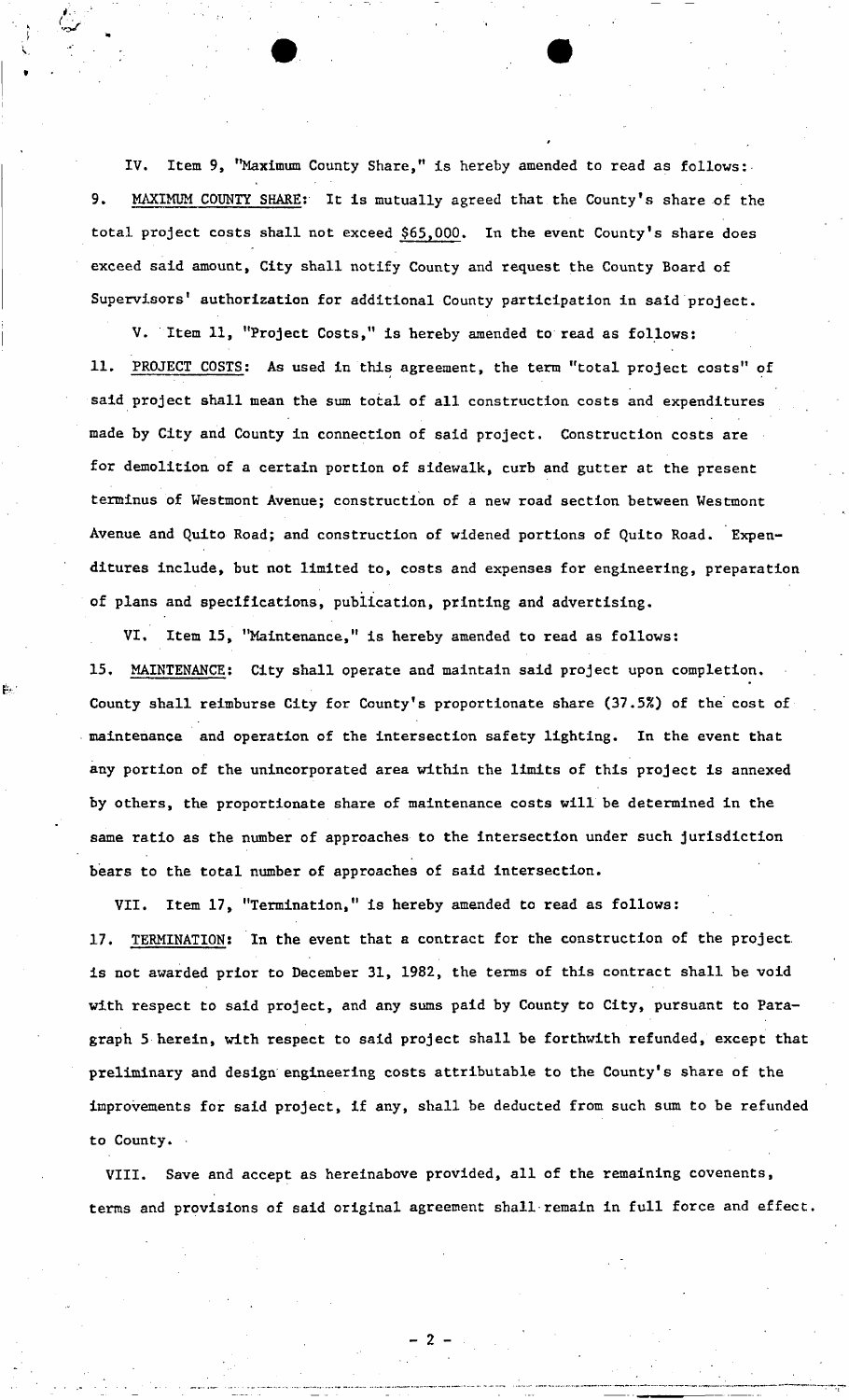**IN WITNESS WHEREOF, the parties hereto have executed this agreement as of** 

 $\ell$ ptenber  $\vartheta$ l, 1981.

**"CITY"** 

CITY OF SAN<sup>+</sup>JOSE, a municipal corporation

سەم BY **Helen E. Jackson, City Clerk** 

**APPROVED AS TO FORM:** 

 $S$ enior Deputy  $G$ ity Attorney

ATTEST: DONALD M. RAINS, Clerk

**"COUNTY" COUNTY OF SANTA CLARA, a political subdivision of the State of California** 

By. **Chairperson** 

**Board of Supervisers Hod Diridon**<br>Board of Supervisers

**APPROVED AS TO FORM:** 

 $\leqslant$  $\cancel{\sim}$ **dounty Counsel** 



- 3 -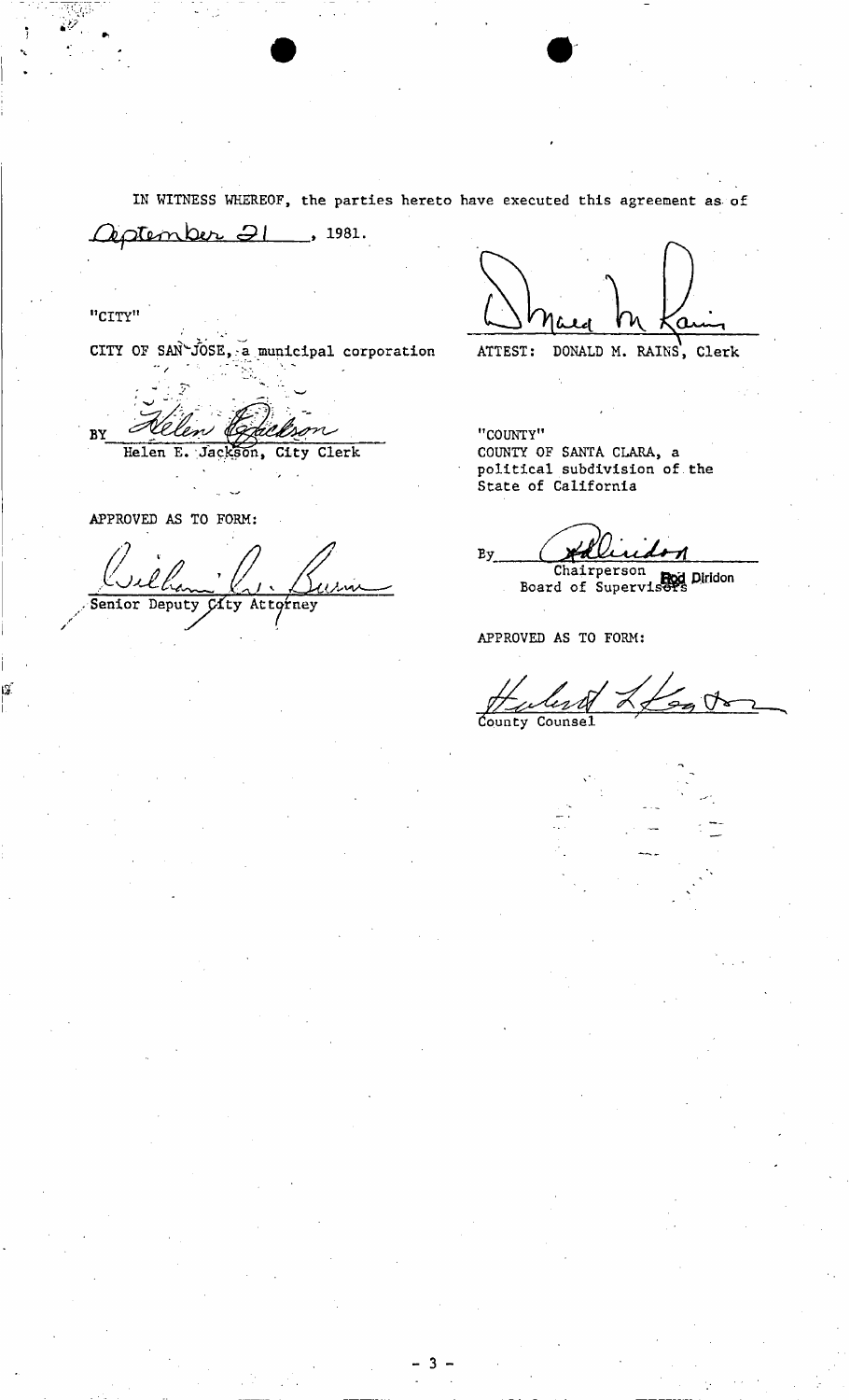| <b>Gounty of Santa Clara</b>                                | W                      | <b>Transportation Agency</b><br>1555 Berger Drive<br>San Jose, California 95112 |
|-------------------------------------------------------------|------------------------|---------------------------------------------------------------------------------|
| California                                                  |                        |                                                                                 |
|                                                             | TRANSMITTAL MEMORANDUM | $S, D, \underline{+}$                                                           |
|                                                             | Page $1$ of $2$        | DATE: September 2, 1981                                                         |
| COUNTY BOARD OF SUPERVISORS: Agenda Date September 21, 1981 |                        | Item No.                                                                        |

**TRANSIT DISTRICT BOARD: Agenda Date item No.** 

**TRANSPORTATION COMMISSION: Agenda Date item No,** 

**FROM:**  $\mathbf{B}$  LOU MONTINI, TRANSPORTATION DEVELOPMENT

SUBJECT: FIRST AMENDMENT TO AGREEMENT BETWEEN THE CITY OF SAN JOSE AND THE COUNTY OF SANTA CLARA FOR COST SHARING FOR THE EXTENSION OF WESTMONT AVENUE TO QUITO ROAD, INCLUDING INTERSECTION CONSTRUCTION AND THE IMPROVEMENT OF QUITO ROAD

#### Recommended Action

Approval of the attached First Amendment to San Jose/County of Santa Clara Cost Sharing Agreement which provides for the extension of Westmont Avenue to Quito Road, including intersection construction and the improvement of Quito Road.

Sufficient funds have been included in the current County Budget Account Numbers (2888; Bicycle; \$35,0000 and 2892; Spot Safety; \$30,000.00) to provide the estimated County's maximum share of the construction cost of \$65,000.00. The total project cost is estimated to be \$140,457.00.

### Reasons for Recommendation

Reduce the scope of the project covered by the original agreement and extend the termination' date of the original agreement due to the City of Saratoga not participating in the funding of the project'which is high on the City of San Jose's priority list (see attachments).

#### Background

The original agreement for cost sharing on this project was approved by the County Board of Supervisors on their agenda of December 15 , 1980.

Subject First Amendment to the cost sharing agreement deletes the planned traffic signal at the intersection and all planned improvements to the west side of Quito Road because the City of Saratoga will not participate in funding the project due to fiscal constraints which reduces the County's maximum share of the construction costs from \$105,000.00 to the \$65,000.00 noted above. **APPROVED; DIRECTOR** 

COUNTY EXECUTIVE

 $\bigcirc$  1908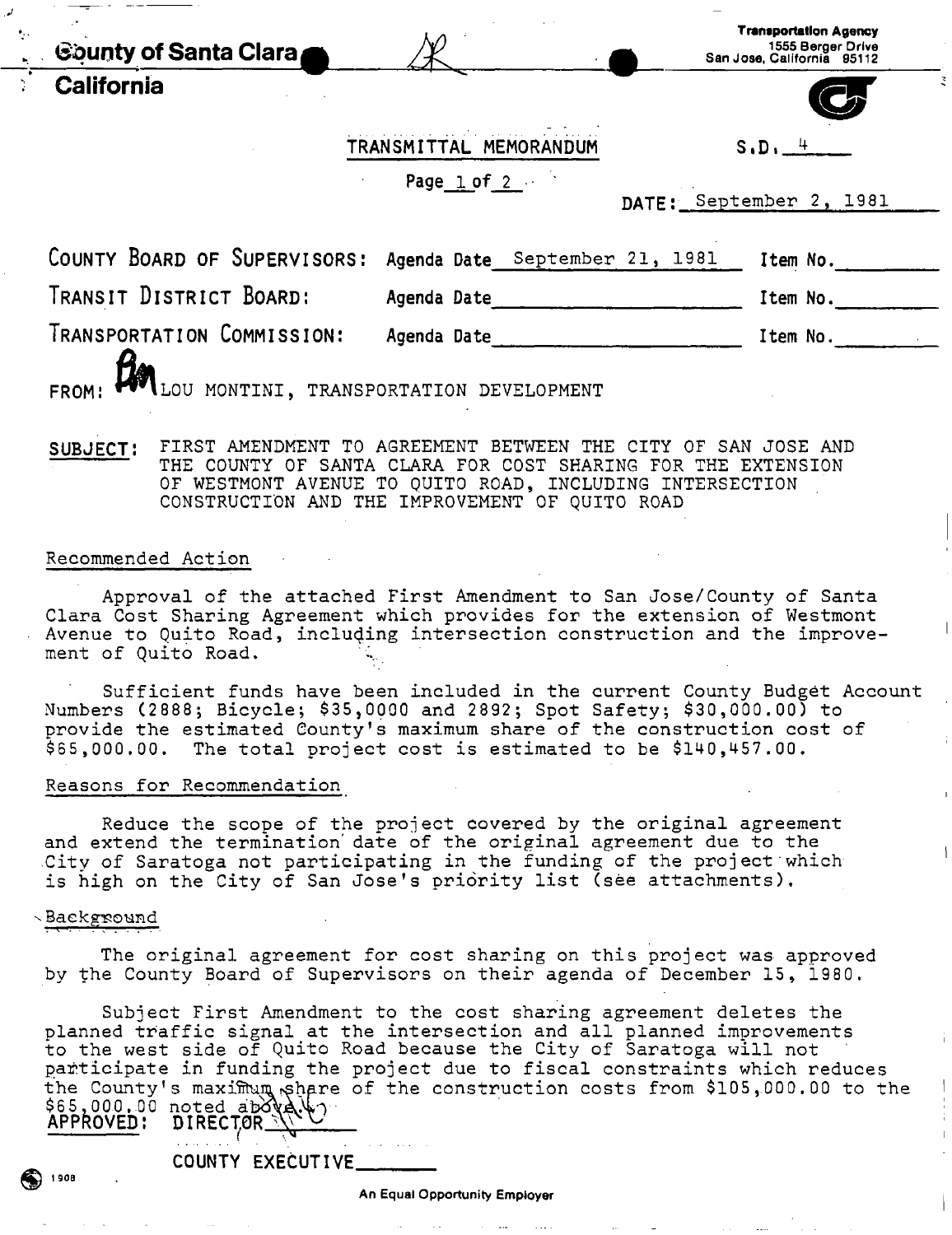

**Page 2 of** 2

# DATE: September 2, 1981

**COUNTY BOARD OF SUPERVISORS AGENDA DATE!** September 21, 1981

## **TRANSIT DISTRICT BOARD AGENDA DATE:**

## **TRANSPORTATION COMMISSION AGENDA DATEi**

**SUBJECT:** FIRST AMENDMENT TO AGREEMENT BETWEEN THE CITY OF SAN JOSE AND THE COUNTY OF SANTA CLARA FOR COST SHARING FOR THE EXTENSION OF WESTMONT AVENUE TO QUITO ROAD, INCLUDING INTERSECTION CONSTRUCTION AND THE IMPROVEMENT OF QUITO ROAD

The City of San Jose is presently preparing plans and specifications for the project, construction, operation and maintenance of which is to be City of San Jose administered,

### Consequences of Negative-Aetion

Improvement of traffic flow and safety at this critical area would not be affected in the near future.

### Steps-following Approval

The City of San Jose will award and administer the project construction contract and furnish the project final accounting to the County,

### LM:RJM:vlt

attachments

cc: Robert Shook, Director of Public Works, City of Saratoga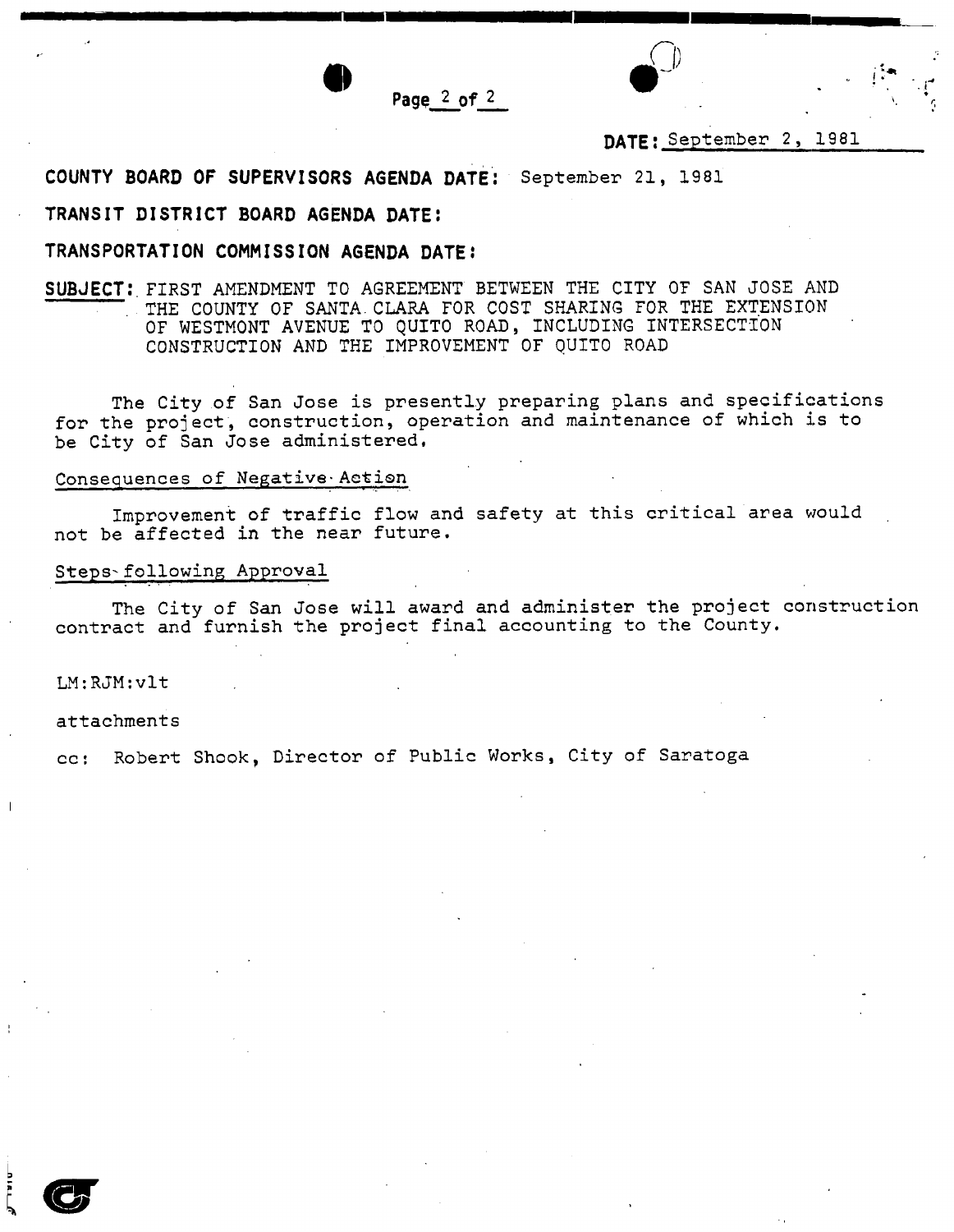• \* *//-Y-fo*  7п

AGREEMENT BETWEEN THE CITY OF SAN JOSE AND THE COUNTY OF SANTA CLARA FOR COST SHARING FOR THE EXTENSION OF WESTMONT AVENUE TO QUITO ROAD, INCLUDING INTERSECTION CONSTRUCTION, TRAFFIC CONTROL SIGNAL INSTALLATION AND THE IMPROVEMENT OF QUITO ROAD

**uEC a k'**  THIS AGREEMENT, made and entered into this <u>ិ</u> 1980, by and between the CITY OF SAN JOSE, a municipal corporation of the State of California, (hereinafter "CITY") and the COUNTY OF SANTA CLARA, a political subdivision in the State of California, (hereinafter "COUNTY").

## WITNESSETH

WHEREAS, it is in the public interest that Westmont Avenue be extended from its present west terminus to Quito Road, to facilitate traffic entering from and exiting at Quito Road; and

WHEREAS, it is in the public interest that certain traffic control signal be installed at the proposed intersection of Westmont Avenue and Quito Road;

WHEREAS, it is necessary to widen Quito Road immediately north and south of Westmont Avenue to allow bicycle lanes;

WHEREAS, it is in the best interest of orderly and economic construction practice to complete said Westmont Avenue Extension construction, signal installation and Quito Road widening under an agreement between City and County, providing that a construction contract for said project be awarded and administered by City;

NOW, THEREFORE, for and in consideration of their mutual promises, covenants and agreements; and subject to the terms, conditions and provisions hereinafter set forth, the parties, do hereby agree as follows: 1. SCOPE OF PROJECT. The scope of the project consists of extending Westmont Avenue from its present west terminus to Quito Road, the installation of a traffic control signal at the proposed intersection of Westmont Avenue and Quito Road; widening of Quito Road approximately 500 ft. north and 250 ft. south of the proposed intersection to provide for bicycle lanes; engineering and construction inspection by the City, and inspection of construction inside the County's jurisdiction by the County.

2. PUBLIC HEARINGS AND ENVIRONMENTAL STATEMENTS: City shall conduct all public hearings and shall prepare all environmental statements that " may be required for said project by existing legislation. The same was set-

r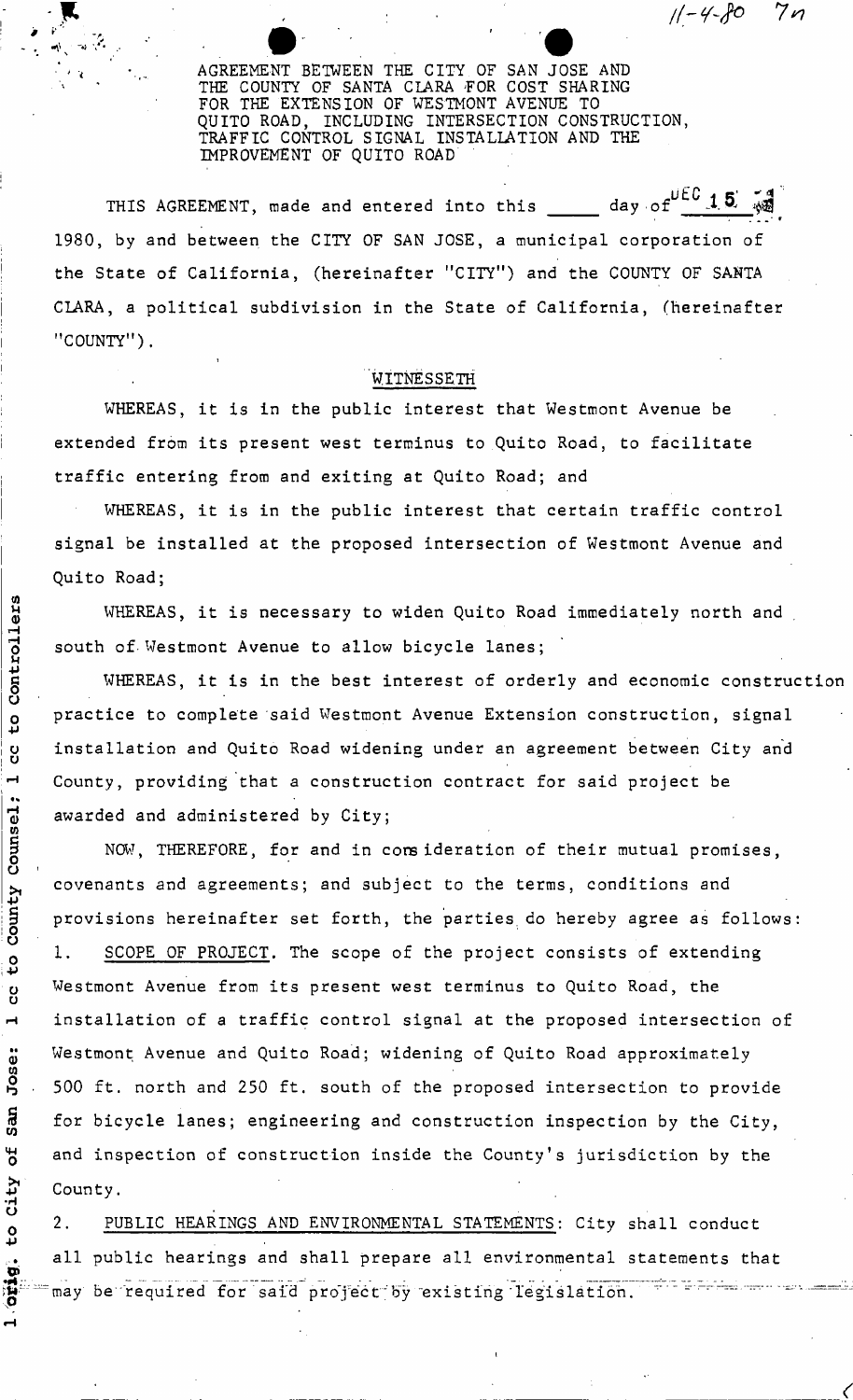PLANS, SPECIFICATIONS AND ESTIMATES: City shall prepare, or cause to be prepared, plans, specifications and estimates for said project and submit such plans, specifications and estimates to County for County' approval.

'4. SHARING OF COSTS: County agrees to pay 35% of the total projectcost. The County's share of total project costs is estimated to be \$85,000. Upon approval of plans and specifications by County of said project. County shall pay to City pursuant to paragraph 5 hereof. 5. PREPAYMENT: Thirty (30) days before the advertisement for bids and upon request by the City, the County shall pay to City the County's share of the estimated total project cost. The estimated County's share is \$85,000.

6. ANNEXATION: In the event any portion of the area within the limits of the project is annexed before date of advertising of said project by City, County's share of the "total construction costs" shall be decreased in proportion to the extent of said project lying within the territory annexed.

7. ACQUISITION OF PROPERTY AND ACQUISITION COSTS: City agrees to acquire and to bear all the acquisition costs thereof of"all the real property required for said project located within the jurisdiction of the City of San Jose.

8. AWARD OF CONTRACT: After County has approved the project plans and specifications, City shall advertise for bids for construction of the project, award a contract thereof, and supervise the construction to its completion.

9. MAXIMUM COUNTY SHARE: It is mutually agreed that County's share of the total project costs shall not exceed  $$105,000$ . In the event County's share does exceed said amount, City shall notify County and request the County Board of Supervisors' authorization for additional County participation in said project.

10. LIABILITY INSURANCE: City agrees to require any contractor engaged to perform said project to take out and maintain in full force and effect during the construction of said project for which he is so engaged and until the acceptance of said project by City, a policy of public liability and property damage insurance insuring City, its officers and employees and County, its officers and employees, in connection with the construction of said project. The terms, provisions and conditions"

 $-2-$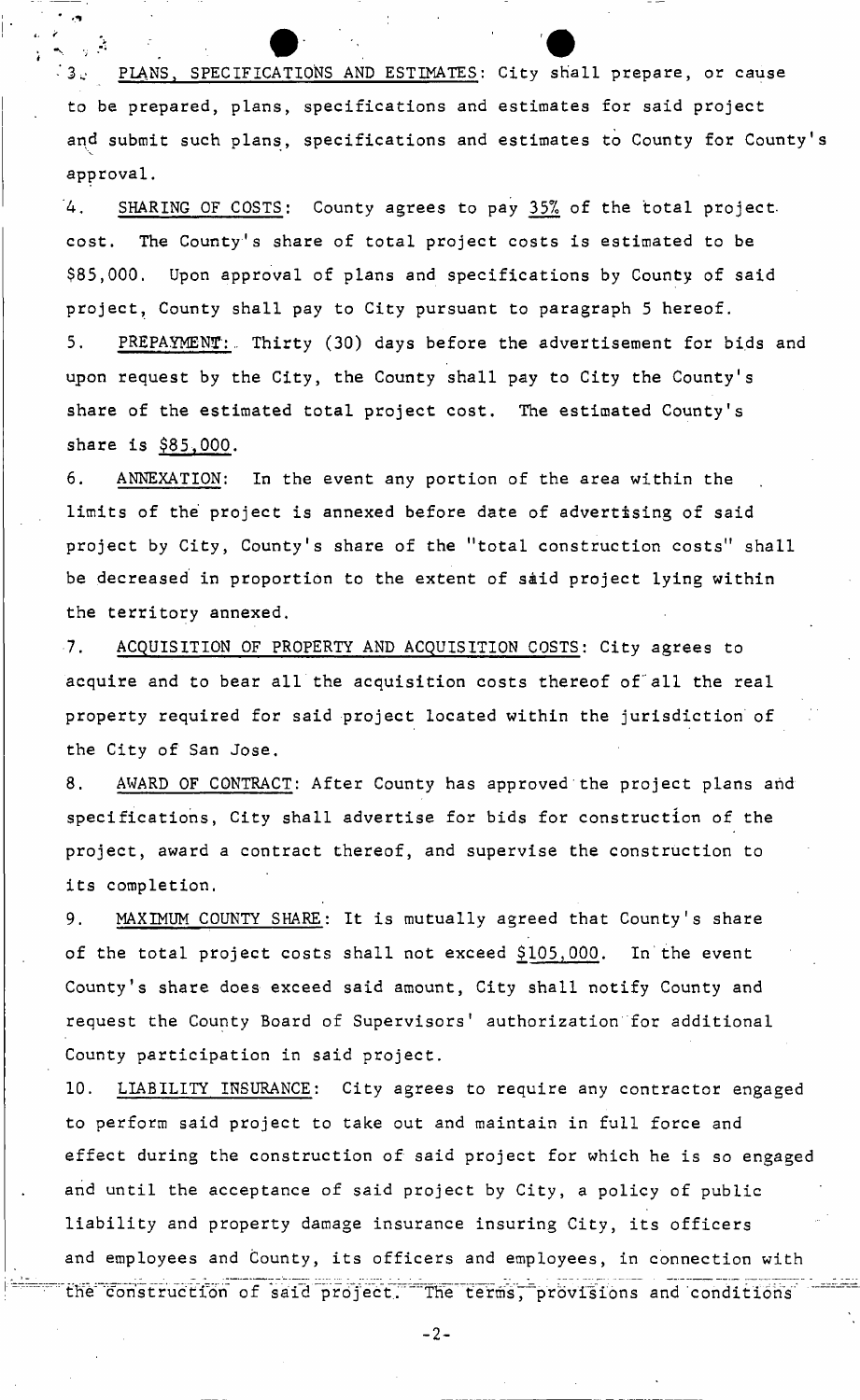of such policy shall be those which the City normally requires in connection with the type of construction contemplated for said project; provided, however, that City agrees to require such contractor to name County, its officers and employees as co-insured on such policy. 11. PROJECT COSTS: As used in this agreement, the term "total project costs" of said project shall mean the sum total of all construction costs and expenditures made by City and County in connection of said project. Construction costs are for demolition of a certain portion of sidewalk, curb and gutter at the present terminus of Westmont Avenue; construction of a new road section between Westmont Avenue and Quito Road; construction of widened portions of Quito Road and installation of traffic signal including conduit, wiring, controller and cabinet. Expenditures include, but not limited to, costs and expenses for engineering, preparation of plans and specifications, publication, printing and advertising. 12. FINAL ACCOUNTING: Upon completion of the project, City shall pay the final construction costs of said project and shall prepare and furnish to County a final accounting of the total project costs. Said accounting shall show the total project costs.

13. ADJUSTMENT OF COSTS: Upon completion of the project and final allocation of costs, in the event that County's share of total project costs is less than its initial deposit, reimbursement shall be made to County within 30 days after the final accounting by the City. In.the event that County's share exceeds, its initial deposit, County shall pay to City the difference.

14. : ADMINISTERING AGENT: In the exercise of this agreement, City shall be the administering agency and, as such, shall possess'all powers common to both City and County which may be necessary to effectuate the purpose of this agreement, subject only to the manner of exercise of such power provided herein and the restrictions imposed by law upon City in the exercise of such powers. County hereby gives extraterritorial powers to City for construction located within County.

15. MAINTENANCE: City shall operate and maintain said project upon completion. County shall reimburse City for County's proportionate share  $(37.5%)$  of the cost of maintenance and operation of the traffic signal systems and safety lighting. In the event that any portion of the unincorporated area' within the limits of this project is annexed by

stri Alberta<del>nistleri</del>k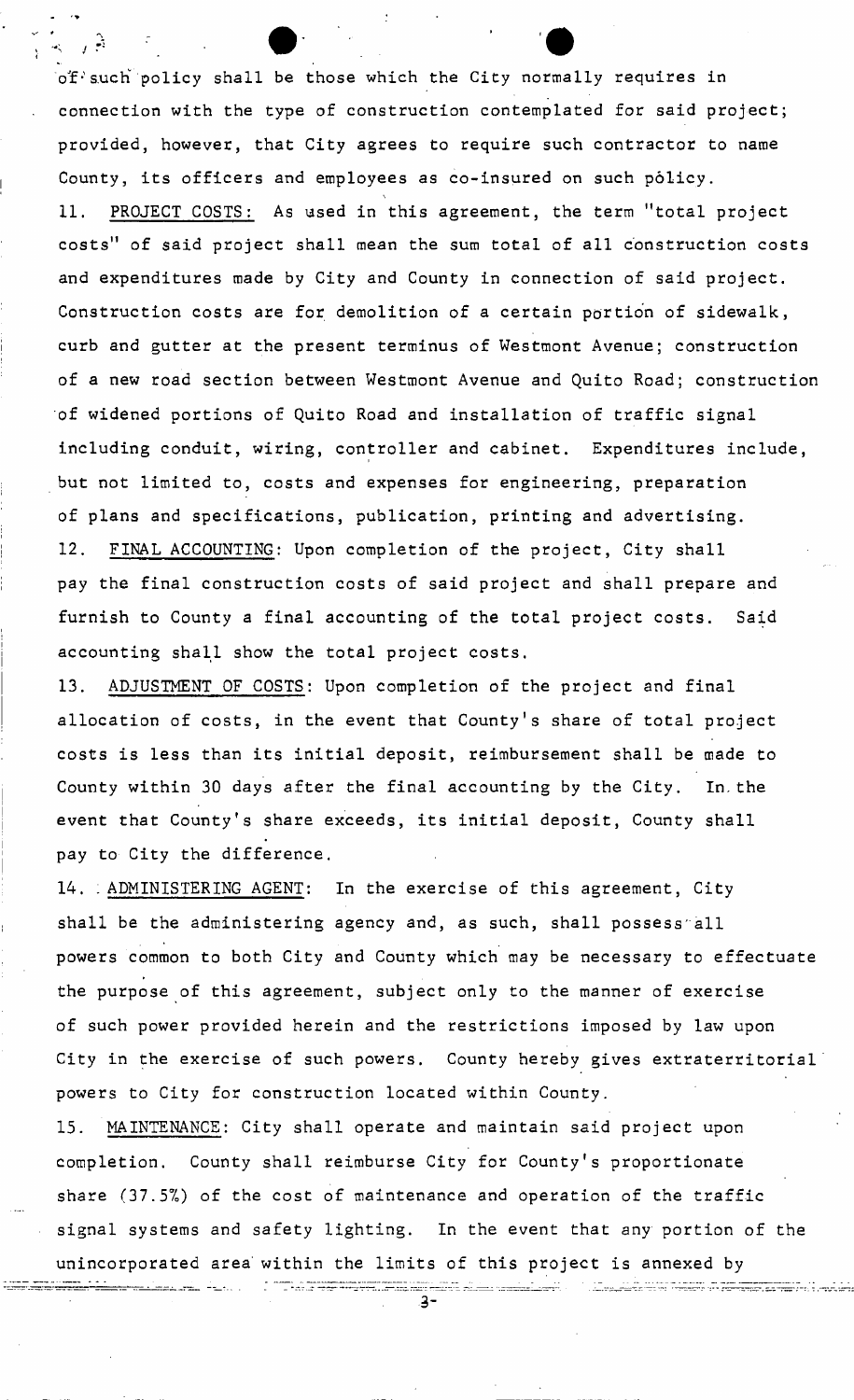others,; the proportionate share of maintenance costs will be determined in the same ratio as the number of approaches to the intersection under such jurisdiction bears to the total number of approaches of said .intersection.

16. HOLD HARMLESS: It is mutually understood and agreed:

- (a) That neither County nor any officer or employee thereof, shall be responsible for any damage of liability occurring by treason of anything done or omitted to be done by City •under or in connection with any work, authority or jurisdiction delegated to City under this agreement. It is also understood and agreed that, pursuant to Government Code Section 895.4, City shall fully indemnify and hold County harmless from any liability imposed for injury (as defined by Government Code Section 810.8) occurring by reason of anything done or omitted to be done by City under this agreement under or in connection with any work, authority or jurisdiction delegated to City under this agreement.
- (b) That neither City, nor any officer or employee thereof, shall be responsible for any damage or liability occurring by reason of anything done or omitted to be done by County under or in connection with any work, authority or jurisdiction delegated to County under this agreement. It is also understood and agreed that, pursuant to Government Code Section 895.4, County shall fully indemnify and hold City harmless from any liability imposed for injury (as defined by Government Code Section 810.8) occurring by reason of anything done or omitted to be done by County under this agreement under or in connection with any work, authority or jurisdiction delegated to County under this agreement,

17. TERMINATION: In the event that a contract for the construction of the project is not awarded prior to December 31, 1981, the terms of this contract shall be void with respect to said project, and any sums paid by County to City, pursuant to Paragraph 5 herein, with respect to said project shall be forthwith refunded, except that preliminary & design engineering costs attributable to the County's share of the improvements for said project, if any, shall be deducted from such sum to be refunded to County.

- 4 -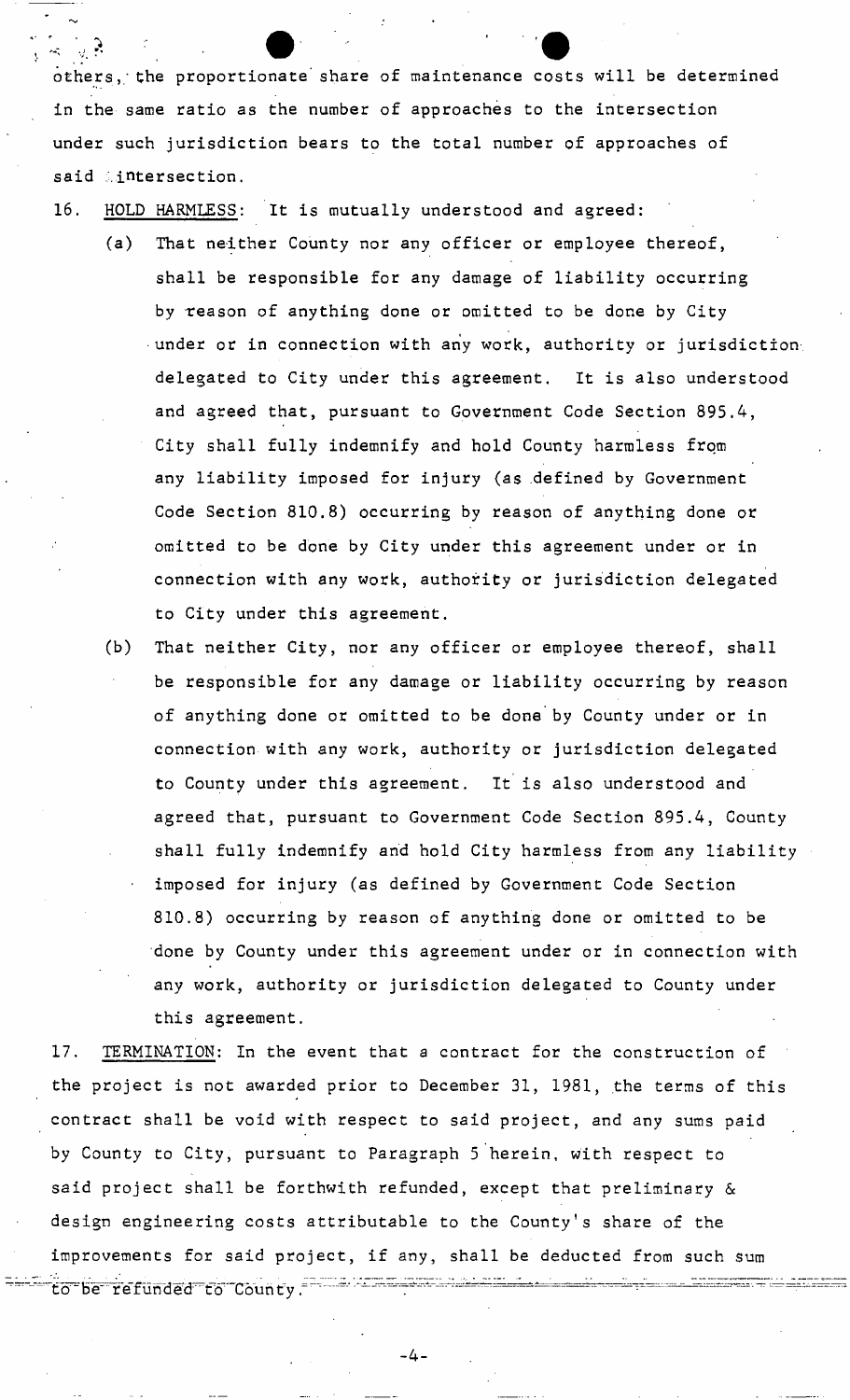18. RECORDS AND ACCOUNTS: City and County shall keep, maintain and render available for inspection by each other or each other's authorized representatives, records and books which will provide a complete and accurate account of all costs, fees and expenditures made by City and County on said project.

IN WITNESS WHEREOF, the parties hereto have executed this agreement DEC  $15$ as of 1980.

## "CITY"

CITY OF SAN JOSE, a municipal Corporation ATTEST: DONALD M. RAINS, Clerk

s an seas an meirice.

 $-5-$ 

NOV. 7 1980 **BY** Helen E. Jackson CITY CLERK APPROVED AS TO FORM:  $stat$ ttorhey

"COUNTY" COUNTY OF SANTA CLARA, a political subdivision of the

Board of Supervisors APPROVED AS  $^{\prime}$  TO FORM: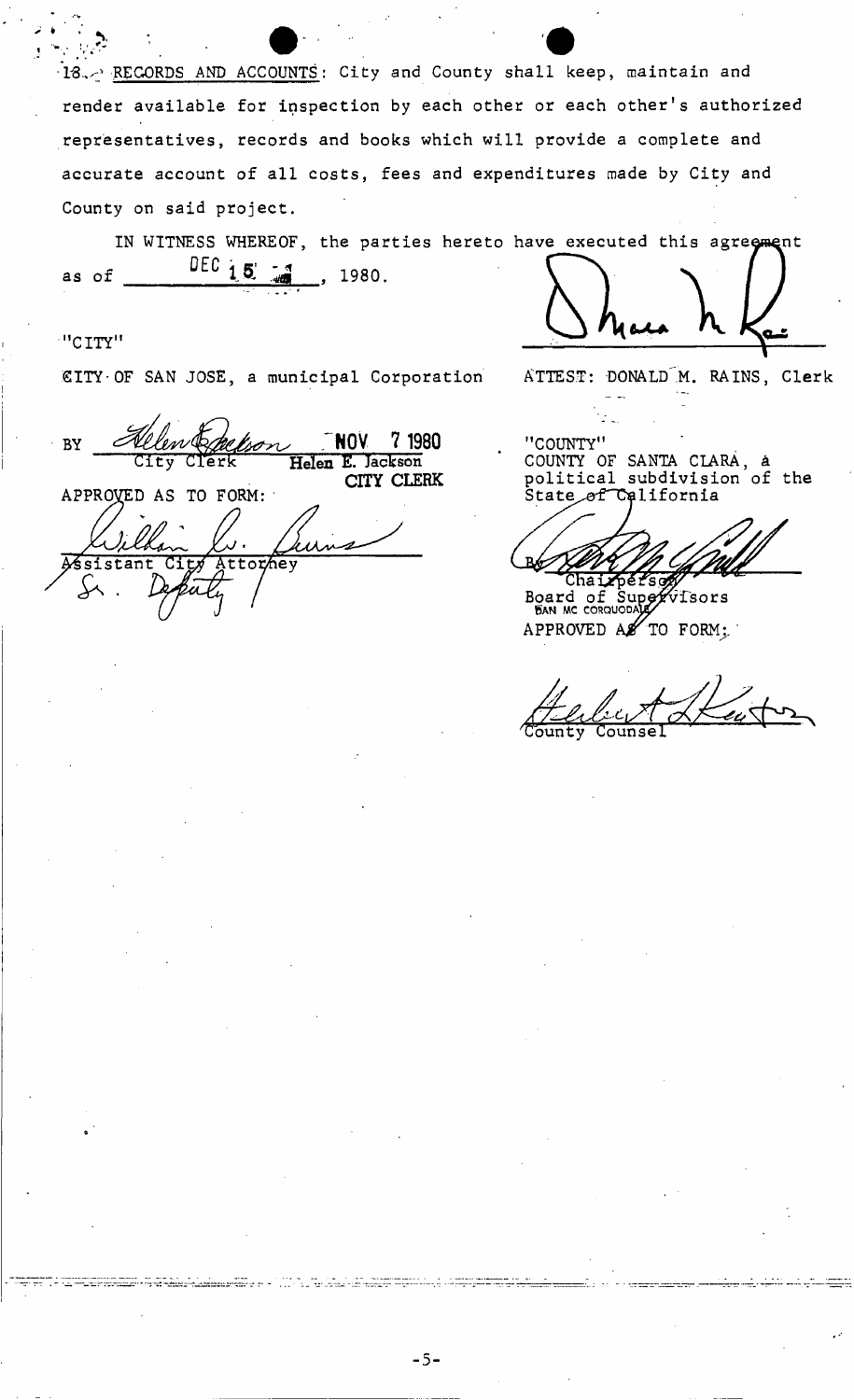RECEIVED TRANSPORTATION AGENCY

Þ

 $\mathbb{M}(\mathcal{B})$ 

 $\ddot{\phantom{0}}$ 

 $\mathcal{L}$  $\frac{1}{2}$ 

 $\overline{a}$ j.

**NOV 21 1980**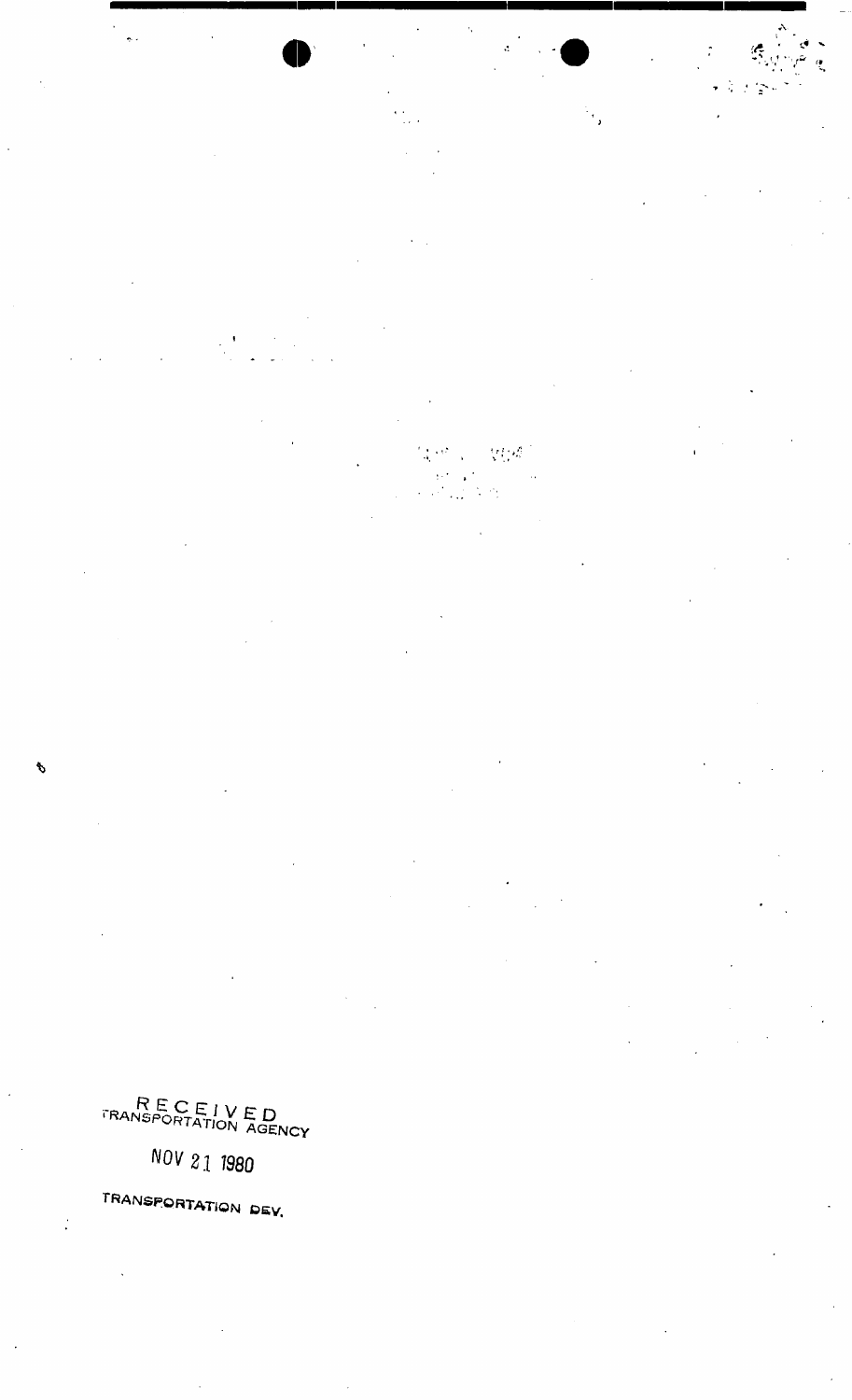| County of Santa Clara |  |
|-----------------------|--|

**California** 

| <b>Transportation Agency</b> |  |
|------------------------------|--|
| 1555 Berger Drive            |  |
| San Jose, California - 95112 |  |

**TRANSMITTAL MEMORANDUM S.D.** 

 $\frac{1}{2}$   $\frac{1}{2}$ 

Page 1 of 2

DATE: December 1, 1980

|                                                  | COUNTY BOARD OF SUPERVISORS: Agenda Date December 15, 1980 | Item No. |  |
|--------------------------------------------------|------------------------------------------------------------|----------|--|
| TRANSIT DISTRICT BOARD:                          | Agenda Date                                                | Item No. |  |
| TRANSPORTATION COMMISSION:                       | Agenda Date                                                | Item No. |  |
| FROM: UM LOU MONTINI, TRANSPORTATION DEVELOPMENT |                                                            |          |  |
|                                                  |                                                            |          |  |

## **SUBJECT:** COST SHARING AGREEMENT BETWEEN THE CITY OF SAN JOSE AND THE COUNTY OF SANTA CLARA FOR THE EXTENSION OF WESTMONT AVENUE TO QUITO ROAD, INCLUDING INTERSECTION CONSTRUCTION, TRAFFIC CONTROL SIGNAL INSTALLATION AND THE IMPROVEMENT OF QUITO ROAD

### Recommended Action

Approval of the attached City of'San Jose/County of Santa Clara cost sharing agreement which provides for the extension of Westmont Avenue to Quito Road, including intersection construction, traffic control signal installation and the improvement of Quito Road is recommended.

Sufficient funds have been included in the current County budget account numbers (2888; Bicycle; \$35,000.00 and 289<sup>2</sup>; Spot Safety; \$70,000.00) to provide the estimated County maximum share of the construction cost of \$105,000.00. The total project cost is estimated to be \$300,000.00.

### Reason for Recommendation

Improvement of traffic flows and attendant safety features including bicycle lanes and traffic signals are urgently needed in the area covered by this project which is high on the City of San Jose's priority list.

### Background

The subject agreement was prepared by and approved by the City of San Jose. It has been "approved as to form" by both the City Attorney and County Counsel.

The City of San Jose is presently preparing plans and specifications for the project, construction, operation and maintenance of which is to be City of San Jose administered.

**APPROVED! DIRECTO COUNTY EXECUTIVE.** 

**DEC 1 5 1980l^f** 

**S 19oe**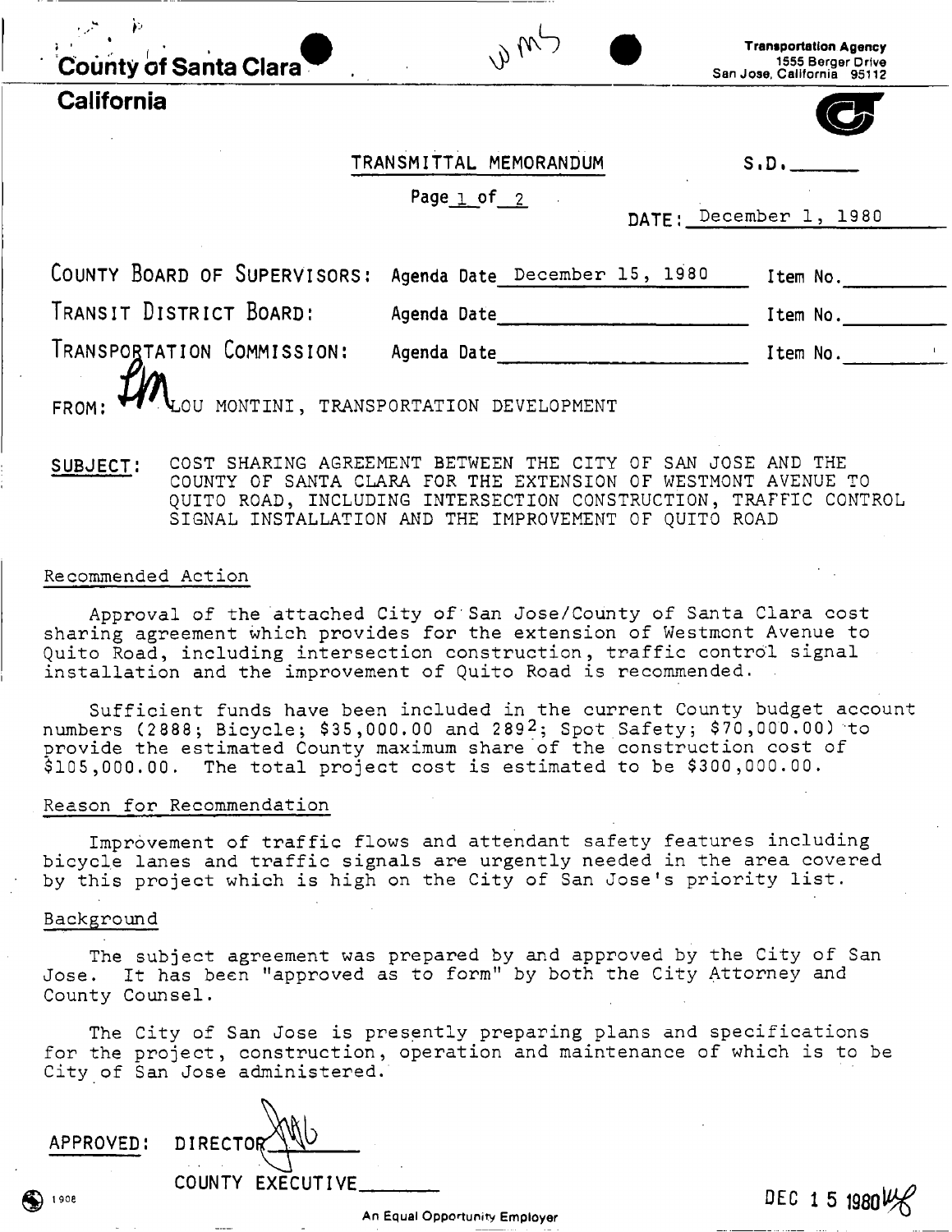



# DATE: December 1, 1980

**COUNTY BOARD OF SUPERVISORS AGENDA DATE:** December 15, 19 8 0

## **TRANSIT DISTRICT BOARD AGENDA DATE:**

## **TRANSPORTATION COMMISSION AGENDA DATE:**

**SUBJECT:** COST SHARING AGREEMENT BETWEEN THE CITY OF SAN JOSE AND THE COUNTY OF SANTA CLARA FOR THE EXTENSION OF WESTMONT AVENUE TO QUITO ROAD, INCLUDING INTERSECTION CONSTRUCTION, TRAFFIC CONTROL SIGNAL INSTALLATION AND THE IMPROVEMENT OF QUITO ROAD

## Consequences of Negative Action

Improvement of traffic.flow and safety at this critical area would not be affected in the near future.

## Steps following Approval

The City of San Jose will award and administer the project construction contract, furnish the.project final accounting to the County and operate and maintain the traffic signal.

LM:RJM:vlt

attachments

 $\mathbf{G}$